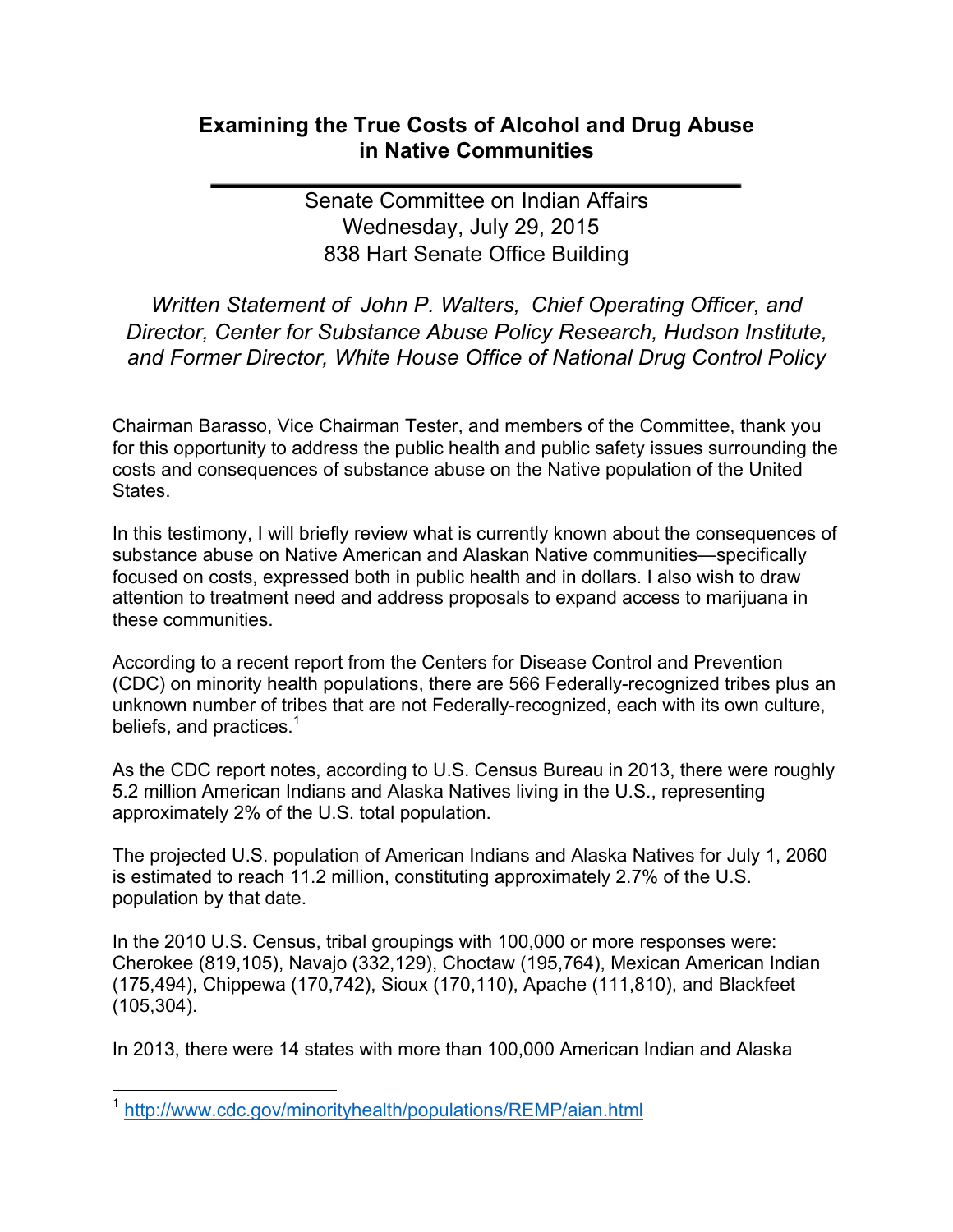Native residents: California, Oklahoma, Arizona, Texas, New Mexico, Washington, New York, North Carolina, Florida, Alaska, Michigan, Oregon, Colorado and Minnesota.

In 2013, the states with the highest percentage of American Indian and Alaska Native population were Alaska (14.3%), followed by Oklahoma (7.5%), New Mexico (9.1%), South Dakota (8.5%), and Montana (6.8%).

A precise accounting of the true costs of substance abuse on Natives is difficult to establish, owing in large measure to deficiencies in our data sets, which is an on-going and frankly disturbing incapacity affecting all of drug policy. Broadly, for the United States population as a whole, estimates have been provided showing approximately \$193 billion per year (measured in 2011 based on 2007 data; the figure has since been updated to \$209 billion in 2009 dollars) as the costs to society of illicit drug use. The majority of those costs are attributed to law enforcement activities, lost productivity, and public health/health care impact.<sup>2</sup>

Some proportion of those costs can be allocated to Native communities, but we must acknowledge that the true impact is almost surely far worse than one would find by simply dividing those costs by population share. Native communities are adversely situated with regards to substance abuse impact, in many instances facing vulnerabilities driven by, among other issues, poverty, geographic remoteness, and insufficient health care resources. Even in circumstances where the largest Native populations are found in urban settings, similar vulnerabilities pertain.

In addition to the economic costs, we must acknowledge the personal and social costs measured in both lives and human potential lost, as well as diminished economic opportunity and well-being.

The current human cost is staggering. As measured by the National Survey on Drug Use and Health (NSDUH), in 2013, American Indians and Alaskan Natives had the highest rate of substance abuse or dependence when compared to other racial or ethnic groups. The percentage who needed treatment for an alcohol or illicit drug use problem in the past year was nearly 88 percent higher than the national average for adults.

Such high rates of abuse/dependence are linked with a host of health problems, including premature death. Yet the Substance Abuse and Mental Health Services Administration (SAMHSA) of the Health and Human Services Department (HHS) reports that Native Americans and Alaskan Natives are not well served by the publically-funded health care system. For instance, they are three times more likely than whites to lack health insurance, with approximately 57 percent depending on the Indian Health Service for treatment care.

While the Affordable Care Act allows for enrollment in state exchanges for Natives, a 2004 study in the *American Journal of Public Health* found that less than half of low-

<sup>&</sup>lt;sup>2</sup> http://www.justice.gov/archive/ndic/pubs44/44731/44731p.pdf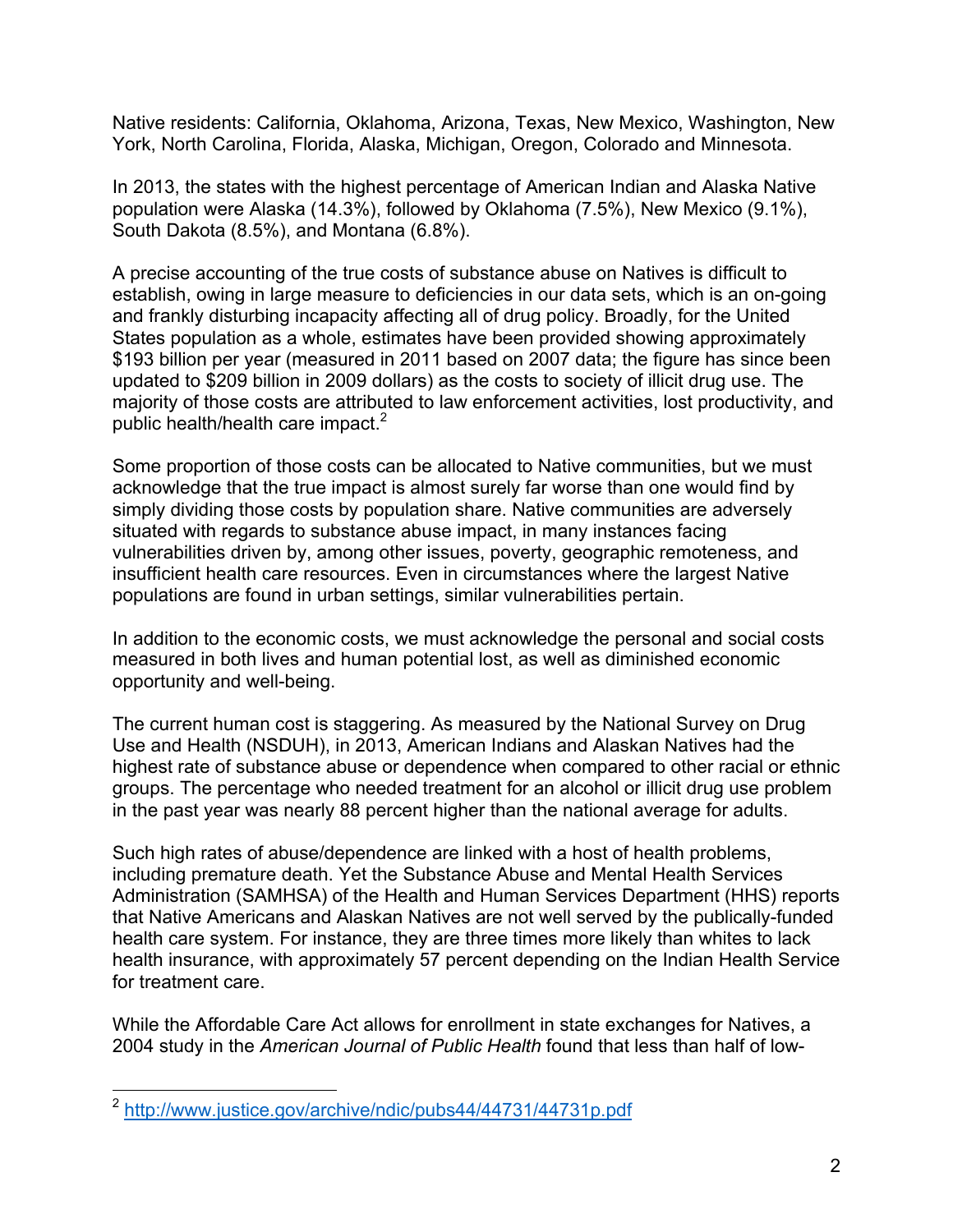income uninsured Native Americans/Native Alaskan had access to Indian Health Service care.<sup>3</sup>

The!*American'Psychiatric'Association'Fact'Sheet'on'Mental'Health'Disparities' American Indians and Alaskan Natives* summarized what we know all too well about the struggle of Native communities. Natives are twice as likely to live in poverty than the rest of the US population, have lower life expectancy, higher infant mortality, and two and a half times the rate of violent victimization faced by whites. They face significantly higher rates of death from tuberculosis, diabetes, unintentional injury, while dying from alcohol-related causes at significantly higher rates than the national average.

In 2008, the Centers for Disease Control and Prevention (CDC) released a report finding nearly 12 percent of deaths, between 2001 and 2005, among Native Americans/Alaskan Natives to be alcohol related, compared to 3.3 percent nationally.<sup>4</sup> Finally, suicide is the second leading cause of death for those between ten and thirtyfour years of age.

According to the *White House 2014 Native Youth Report*, more than one in three Native youth live in poverty, while their rate of high school graduation (67 percent) is the lowest of any racial/ethnic group across all schools, falling to 53 percent for Bureau of Indian Education schools, compared to a nationwide rate of 80 percent graduation.

The lessons are painfully clear. In regards to the substance abuse of Native Americans, there is one thing that we must do, and one thing that we must not do.

Finding ways to increase resources for substance abuse treatment is the critical one thing that we need to advance. Targeted, culturally-competent, and tailored specialty treatment drug and alcohol programs, especially for youth, are urgently needed.

Even with expanded potential health care access offered under the Affordable Care Act, substance abuse treatment parity will be difficult to obtain in reality. Regardless of insurance coverage, insufficient access to treatment providers, both physicians and treatment facilities, will hinder the actual delivery of services.

And now the thing that we must not do: either willfully or inadvertently increase the burden in their lives by making things worse. For instance, allowing the cultivation, production, and sale of marijuana on Native lands, either through programs of so-called medical marijuana dispensing or by outright commercial legalization, would be perversely the wrong thing to do, and would actively foster harm.

<sup>&</sup>lt;sup>3</sup> http://www.ncbi.nlm.nih.gov/pmc/articles/PMC1449826/

<sup>&</sup>lt;sup>4</sup> http://www.nbcnews.com/id/26439767/ns/health-addictions/t/native-american-deathsalcohol-related/#.VbOpcVy76fR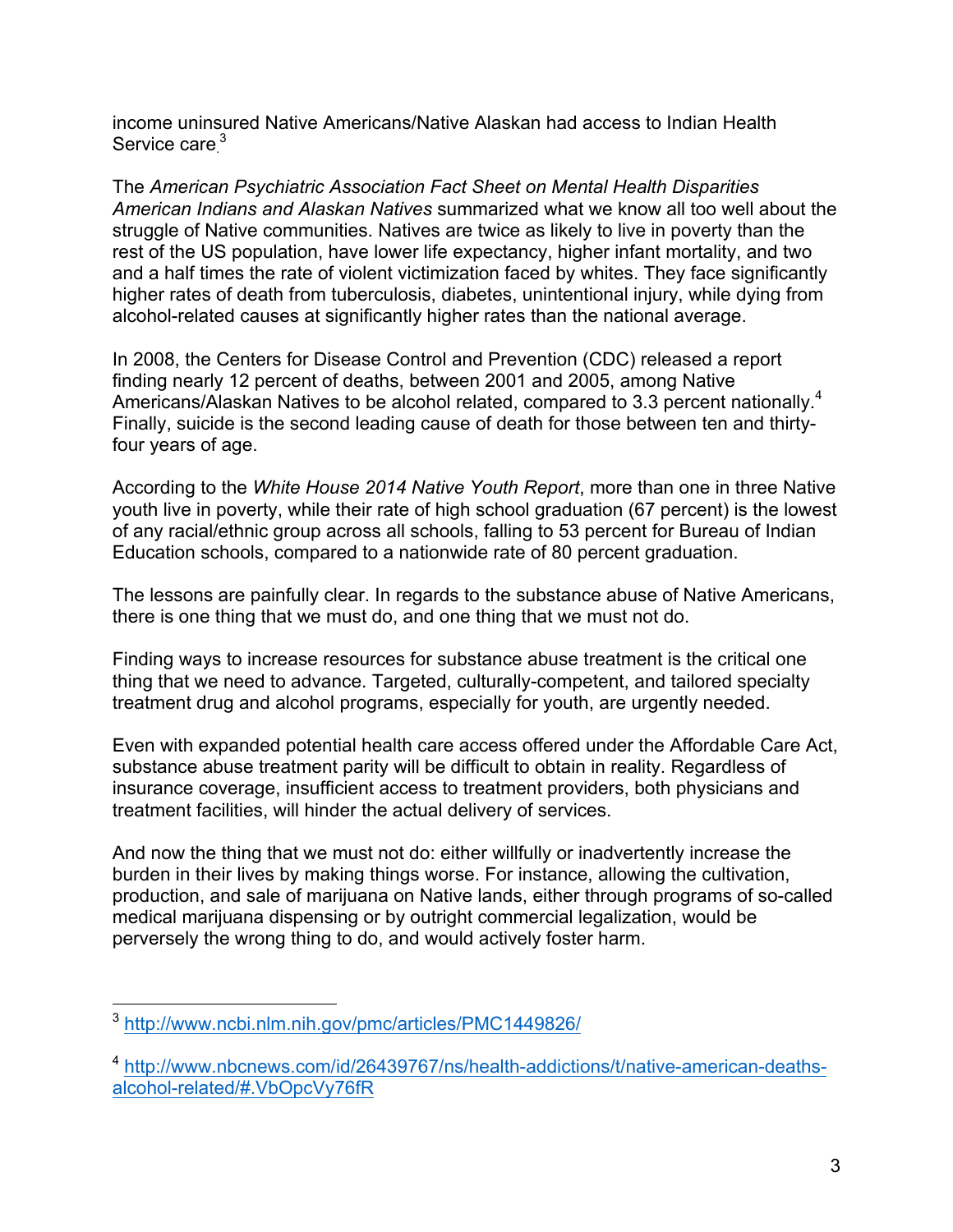This preventable harm would begin with increased drug availability, use, and addiction and all the related threats they pose to public health. It will also create greater threats to public safety by increasing the risk of enhanced drug smuggling and black market activities by criminal organizations. Additionally, there is a serious risk of corruption and loss of integrity for banking and governance through the presence of a cash business illegal at the federal level.

These threats would affect Native peoples, as well as neighboring non-Native communities.

Some have argued that Native communities might benefit economically from being allowed to operate commercial operations involving marijuana, the cultivation and sale of which might generate jobs and tax revenue for those on Reservations. It is my judgment that such benefits are illusory, and that whatever economic benefit is promised will be overwhelmed by the accompanying criminal justice and public health costs that will accrue to communities that pursue such paths.

Experience has shown us that in the presence of legalized marijuana markets, price declines, availability increases, prevalence rates rise, and one still finds the operation of a criminal black market. Potential financial savings from legalization and taxation fail to account for the economic and social costs of drug use. As a RAND Corporation study argued, legal marijuana places a dual burden on tribal governments of regulating the new legal market while continuing to pay for the negative effects associated with the underground market, which likely will be enhanced in the legalized environment.<sup>5</sup>

There is a basis for my doubts concerning net benefits found in studies of alcohol markets. Some studies<sup>6</sup> have estimated, for 2009 dollars, that federal and state revenues from alcohol sales total no more than six percent of the \$237.8 billion in alcohol-related costs from health care, treatment services, lost productivity and criminal justice imposed by alcohol use.

Similar ratios can be expected for any commercial marijuana market. We have learned already from our experience in Colorado that users will evade regulated taxation schemes, and whatever revenue is attained will be swamped by the accompanying costs associated with drug use. In circumstances where treatment resources are already inadequate, and facing a population already at great risk for negative consequences, the promise of revenue and benefit for these communities is a misguided hope.

Simply put, offering more drugs is a bad bargain, especially for communities already struggling under the weight of history, oppression, marginalization, and impoverishment.

<sup>&</sup>lt;sup>5</sup> http://www.rand.org/content/dam/rand/pubs/testimonies/2009/RAND\_CT334.pdf

 $6$  http://www.ajpmonline.org/article/S0749-3797(11)00538-1/fulltext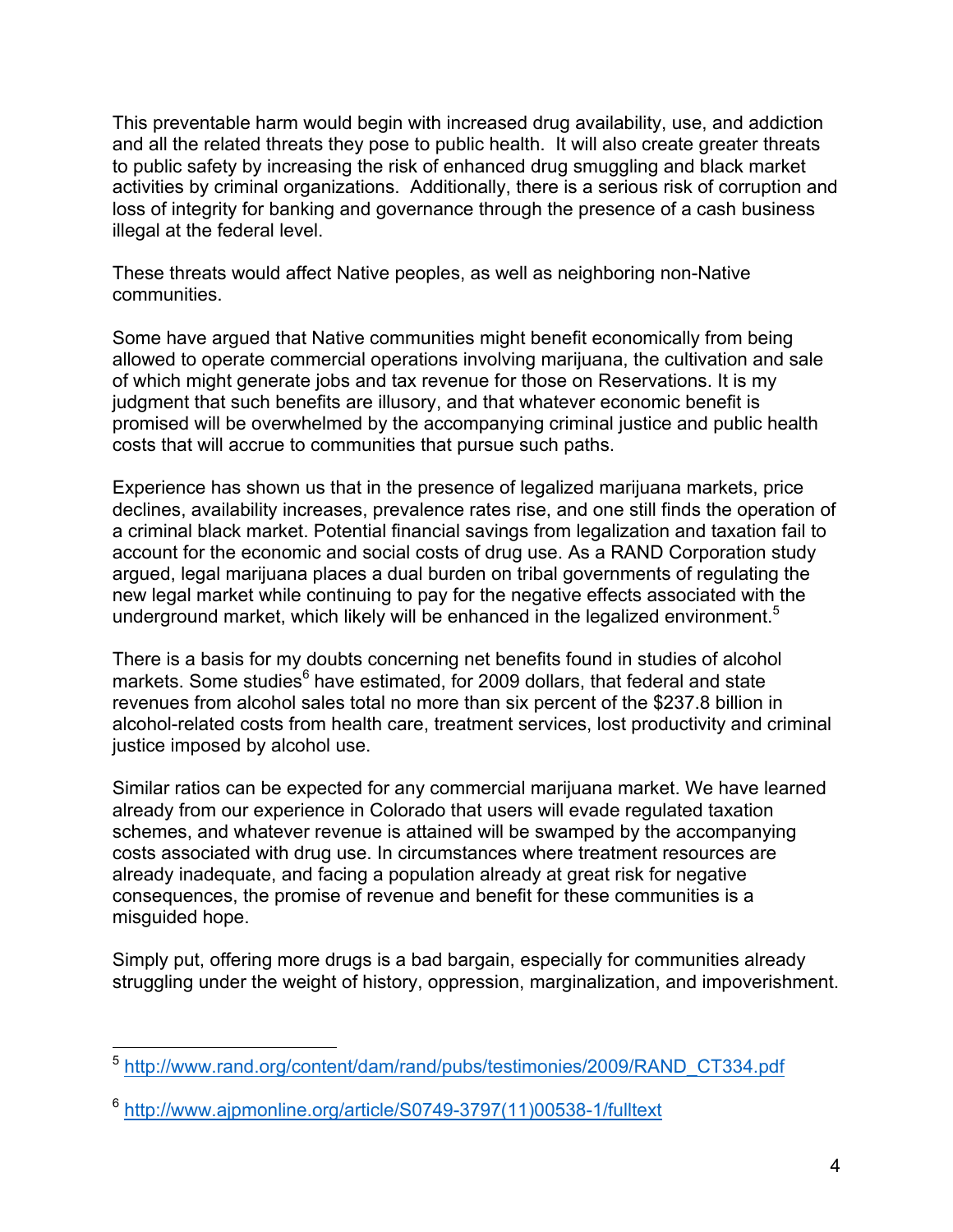Further, Native communities that might chose to engage in marijuana cultivation and production will face additional negative impact on their already stressed environment. Marijuana cultivation results in chemical contamination, degraded water supplies, elimination of native vegetation, wildlife alteration, toxic wastes and garbage, food chain contamination, and wildfire risks, according to studies by the National Park Service of the Department of the Interior.<sup>7</sup>

These negative effects and costs would come in addition to current degradation of Native lands associated with the operations of criminal organizations, which currently traffic marijuana and other drugs through Native territory, often with legal impunity because of jurisdictional complexities.

And now let us turn in greater detail to the specifically human cost, especially to youth. Marijuana is the most widely-used illegal drug in the United States, and the health impairments associated with this drug, especially in newer high potency forms, are well known.

Yet the Department of Justice (DOJ) has issued a determination that Native American reservations may become centers for "legal" marijuana sales and use, notwithstanding that this policy stands in stark violation of the federal Controlled Substances Act. $8$ 

The Attorney General's subcommittee on Native American issues has proposed to allow growing or selling marijuana on "sovereign" lands, even if encompassing state law, as well as federal law, prohibit the practice. Moreover, DOJ has expressed that there will be no federal law enforcement on their lands if a tribe does express opposition.

This new push for expanding marijuana use is legally suspect on many grounds. Prior DOJ memoranda suspending enforcement of federal law, such as in Colorado, were contingent on the alignment of marijuana sales and use with prevailing state laws or regulatory regimes. But Native reservations are not legally equivalent to states; rather, they are "dependent domestic sovereigns," broadly subject to federal law. Hence, the proposal appears contradictory on the face of it.

But there is worse in store. The impact on both Native Americans and upon the broader principles of political and economic integrity is deeply damaging.

Native history teaches that they have suffered as much from well intentioned but devastating policies offered by "friends" as they have from the malign attacks from those who sought to destroy their cultures.

<sup>&</sup>lt;sup>7</sup> https://www.whitehouse.gov/ondcp/frequently-asked-questions-and-facts-aboutmarijuana

<sup>&</sup>lt;sup>8</sup> http://www.latimes.com/business/la-fi-marijuana-indians-20141211-story.html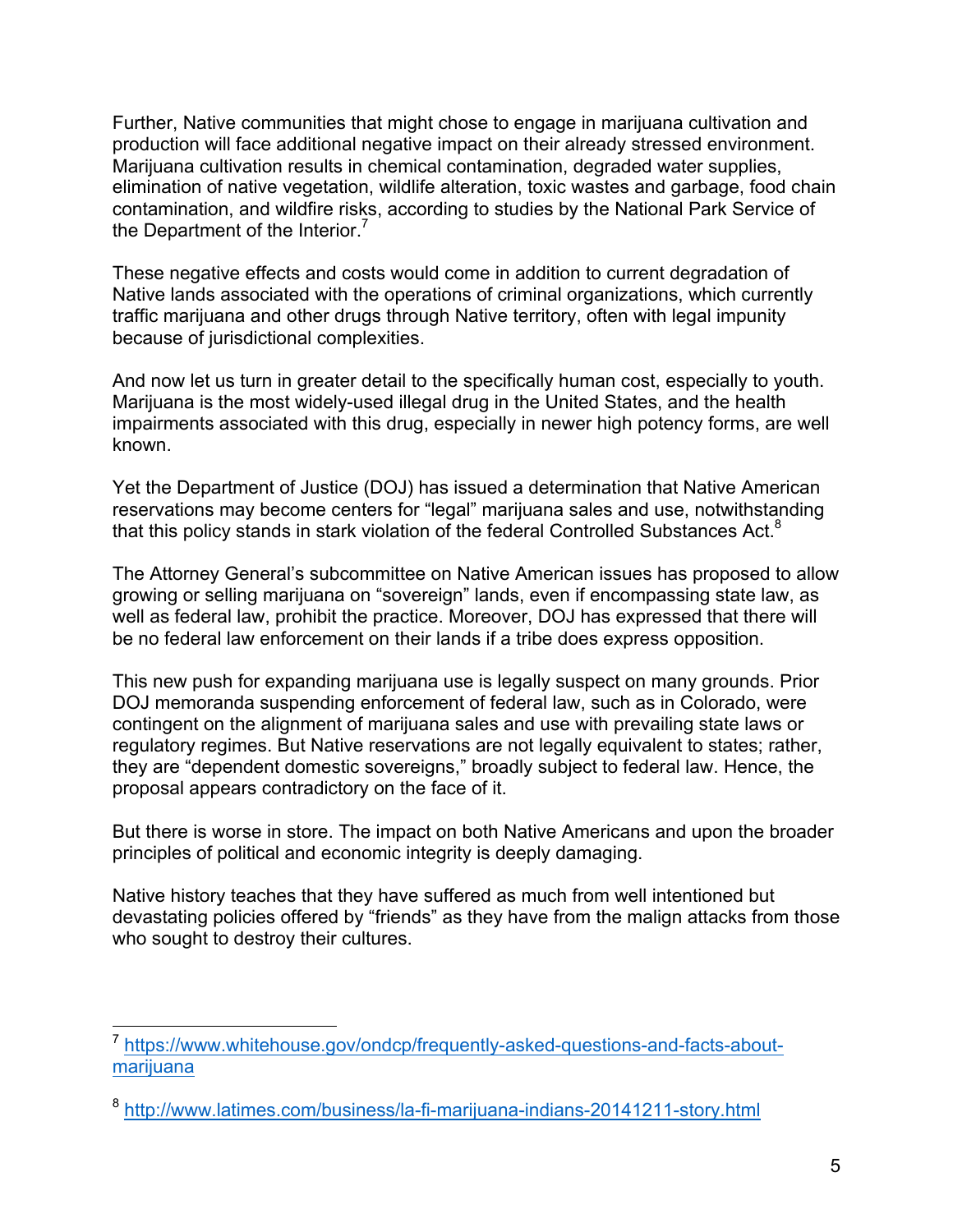In addition to the damage from addiction, there is damage to the wider community. Internationally, "legal" drug markets are known to be accompanied by organized crime.<sup>9</sup> prostitution, theft, violent coercion, neighborhood degradation, and economic loss, as documented by the Netherlands'  $10$  "cannabis cafes." Meanwhile, Colorado is already experiencing law suits<sup>11</sup> filed by businesses claiming harm from marijuana sales operations, based on racketeering and organized crime statutes.

There is the threat to Native lives from ongoing substance abuse, which shows a history of degradation, violence, and pathology for First Americans. As we have seen, alcohol and marijuana abuse is pronounced, while heroin and methamphetamine are established criminal threats, especially for tribes adjacent to Southwest Border smuggling routes, which exploit the interstitial nature of Reservation boundaries and competing jurisdictions.

Let me conclude with a brief review of recent studies of marijuana use in association with negative health and criminal justice outcomes, associations that are of particular pertinence to Native populations.

As reported by the *Washington Post,<sup>12</sup> last year Congress approved a law<sup>13</sup> that for the* first time will allow Indian tribes to prosecute certain crimes of domestic violence committed by non-Indians in Indian country. The Justice Department announced it had chosen three tribes for a pilot project to assert the new authority.<sup>14</sup>

In 1978, in a case widely know in Indian country as "Oliphant,"<sup>15</sup> the Supreme Court held that Indian tribes had no legal jurisdiction to prosecute non-Indians who committed

<sup>11</sup> http://www.washingtonpost.com/blogs/govbeat/wp/2015/02/18/group-opposed-tolegal-marijuana-plans-to-sue-colorado-and-industry-participants/

<sup>12</sup> https://www.washingtonpost.com/world/national-security/new-law-offers-a-sliver-ofprotection-to-abused-native-american-women/2014/02/08/0466d1ae-8f73-11e3-84e1-27626c5ef5fb\_story.html

<sup>13</sup> http://www.justice.gov/tribal/violence-against-women-act-vawa-reauthorization-2013-0

<sup>14</sup> https://www.washingtonpost.com/world/national-security/3-tribes-authorized-toprosecute-non-native-american-men-in-domestic-violence-cases/2014/02/06/27bc1044-8f58-11e3-b46a-5a3d0d2130da\_story.html

<sup>&</sup>lt;sup>9</sup> http://www.dutchamsterdam.nl/686-amsterdam-coffeeshops-organized-crime

<sup>&</sup>lt;sup>10</sup> https://www.washingtonpost.com/world/europe/new-law-threatens-amsterdamscannabis-culture/2012/05/03/gIQAvQ570T\_story.html

<sup>15</sup> https://supreme.justia.com/cases/federal/us/435/191/case.html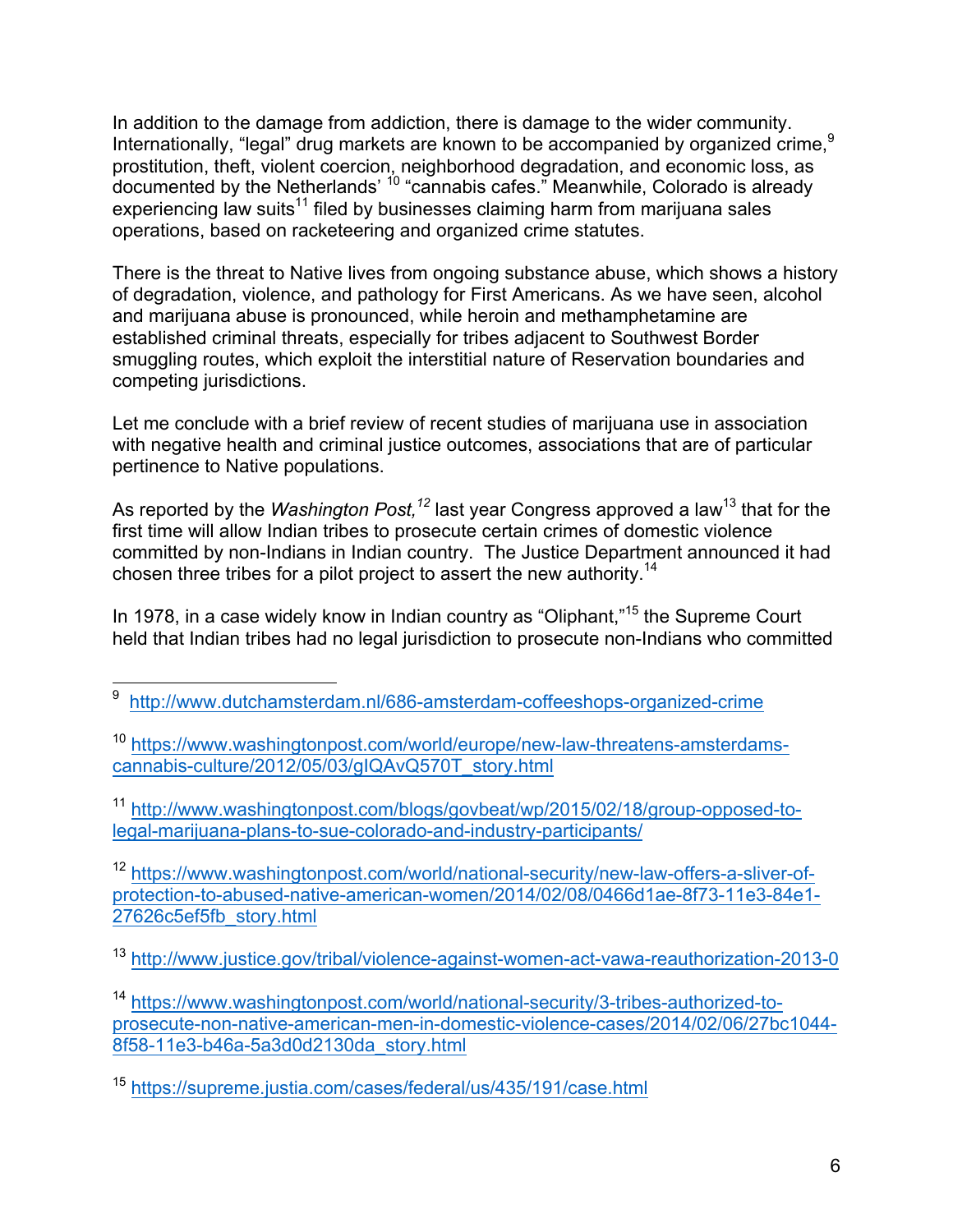crimes on reservations. Even a violent crime committed by a non-Indian husband against his Indian wife in their home on the reservation could not be prosecuted by the tribe.

While it is laudable to have domestic violence addressed, there is a striking irony when seen in relation to the proposed marijuana measure. A recent study of factors driving domestic violence found that consistent use of marijuana in adolescence was the single most predictive factor examined.<sup>16</sup>

How could it possibly help the tragedy of domestic partner violence to increase access and use of marijuana?

Sadly, very similar questions can be asked regarding the association of marijuana use explicitly with the social and public health threats faced by Native communities. Alcohol and drunk driving are already threats faced on many Reservations. Yet a recent study<sup>17</sup> found that concurrent marijuana use worsened these risks, approximately doubling the odds of drunk driving, social consequences, and harms to self.

Native youth are at particular risk of suicide. Yet perversely, an increase in suicidal ideation is associated with all levels of marijuana use, regardless of duration.<sup>18</sup>

Faced with sexual abuse and unintended pregnancy, tribes should know that in a study of African American girls, use of marijuana at last episode of sex is associated, for youth, with non-use of condoms, acquisition of sexually transmitted diseases (STD), and unintended pregnancy<sup>19</sup>

And in the context of the unemployment challenges faced by many tribes, according to recent research, chronic use of marijuana increases the risk of unemployment.<sup>20</sup>

These are just a few of the recent findings, supplementing a well-established host of research results showing marijuana use, particularly in adolescence, associated with serious psychological problems, such as schizophrenia, depression, and psychosis, including findings that marijuana use is associated with a greater than 60 percent increase in school drop out risk.<sup>21</sup>

- <sup>19</sup> http://www.ncbi.nlm.nih.gov/pubmed/25929200)
- <sup>20</sup> http://www.ncbi.nlm.nih.gov/pubmed/25955962
- <sup>21</sup> http://www.hudson.org/research/11298-marijuana-and-school-failure

<sup>&</sup>lt;sup>16</sup> http://jiv.sagepub.com/content/27/8/1562.abstract

<sup>17</sup> http://onlinelibrary.wiley.com/doi/10.1111/acer.12698/abstract

<sup>18</sup> http://www.ncbi.nlm.nih.gov/pubmed/25772435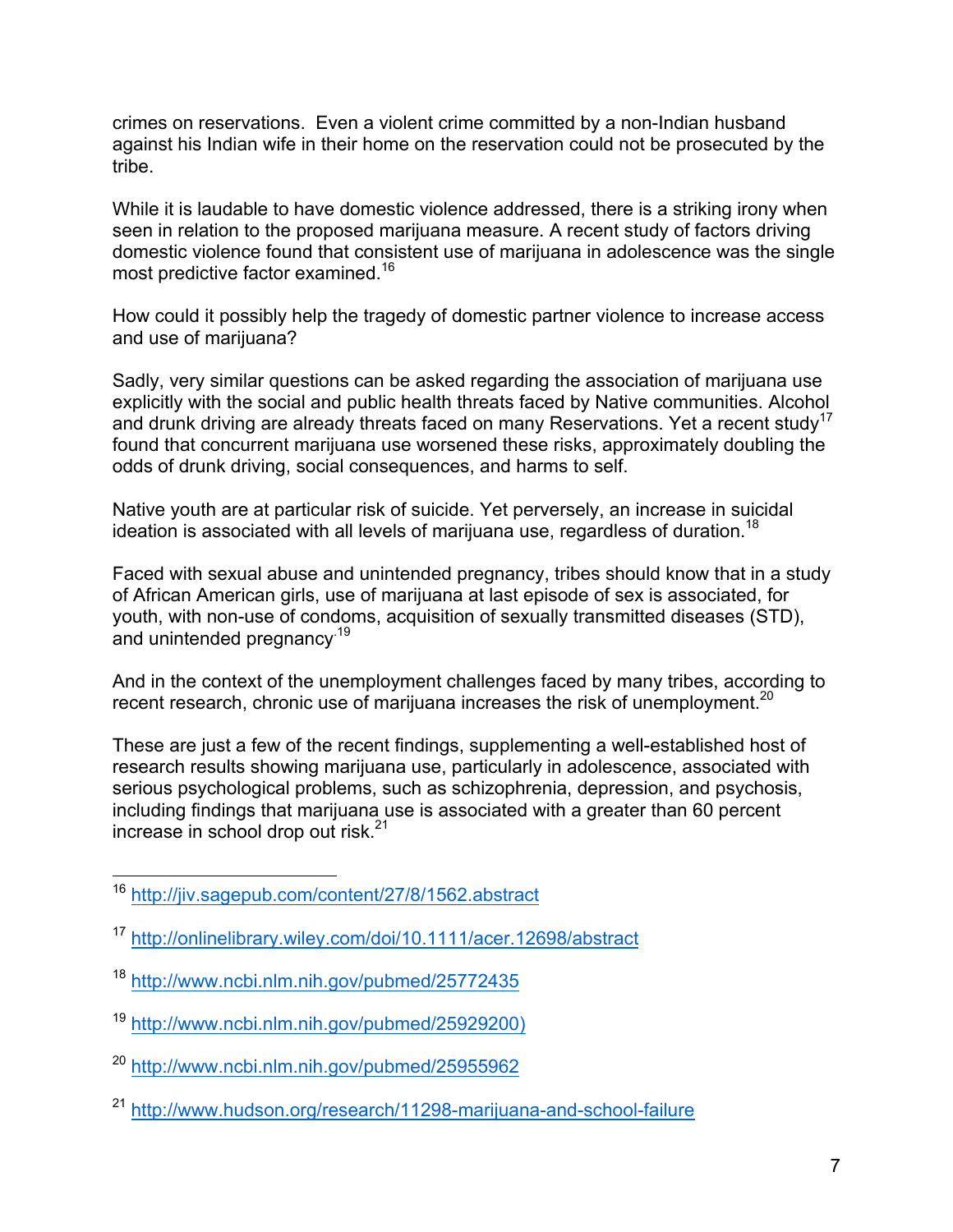How conceivably could adding increased supply (and acceptability) of an addictive drug associated with psychosis, IQ and learning loss, increased susceptibility to suicide, school failure and greater need for drug treatment, be anything other than a needless disaster?<sup>22</sup>

But there is another threat emerging, one that portends to affect all Americans. Consider that Southern California alone is home to nearly 30 recognized Indian tribes, with a total population of nearly 200,000. Were they to become purveyors of marijuana, by the experience of Colorado, they could quickly become "smuggling centers" for black market marijuana distribution to surrounding communities and states.

Reservation boundaries could turn into "domestic borders" comparable to international borders, where drug operations by criminal organizations thrive in driving illegal cultivation and trafficking.

This also presents an obvious course for fueling corruption in reservation politics, and equally worrying, U.S. financial affairs, for the emerging market in illicit drugs threatens our economic integrity nationwide. Not only has the DOJ set about dismantling, in states that have legalized, basic banking and money-laundering protections against criminal organizations penetrating the financial system<sup>23</sup>, there is further risk from another center of illicit finance and money-laundering: The cash business of casinos.

There are nearly 500 Indian "gaming" operations found in nearly 30 states, $^{24}$  and while the revenues are great (estimated at \$27 billion annually), many are in serious debt. $25$ What would another cash business, dealing in addiction and in violation of federal law, presumably paying no federal taxes, do to tribal integrity? What could this contribute to the power of transnational criminal cartels?

Already, marijuana-related law firms from Colorado are guiding those tribes with casinos in setting up high-potency marijuana operations.<sup>26</sup> The potential for public corruption is high, as is the certainty of increased suffering within America's Native communities.

!!!!!!!!!!!!!!!!!!!!!!!!!!!!!!!!!!!!!!!!!!!

<sup>&</sup>lt;sup>22</sup> http://www.hudson.org/research/10777-why-we-believe-marijuana-is-dangerous

<sup>&</sup>lt;sup>23</sup> http://www.fincen.gov/statutes\_regs/guidance/pdf/FIN-2014-G001.pdf

<sup>24</sup> http://www.nigc.gov/LinkClick.aspx?fileticket=0J7Yk1QNgX0%3D&tabid=943

 $25$  http://www.huffingtonpost.com/2012/01/22/indian-casinos-debt\_n\_1222121.html

<sup>&</sup>lt;sup>26</sup> http://www.denverpost.com/business/ci\_27284773/united-cannabis-denver-help-califindian-tribes-grow